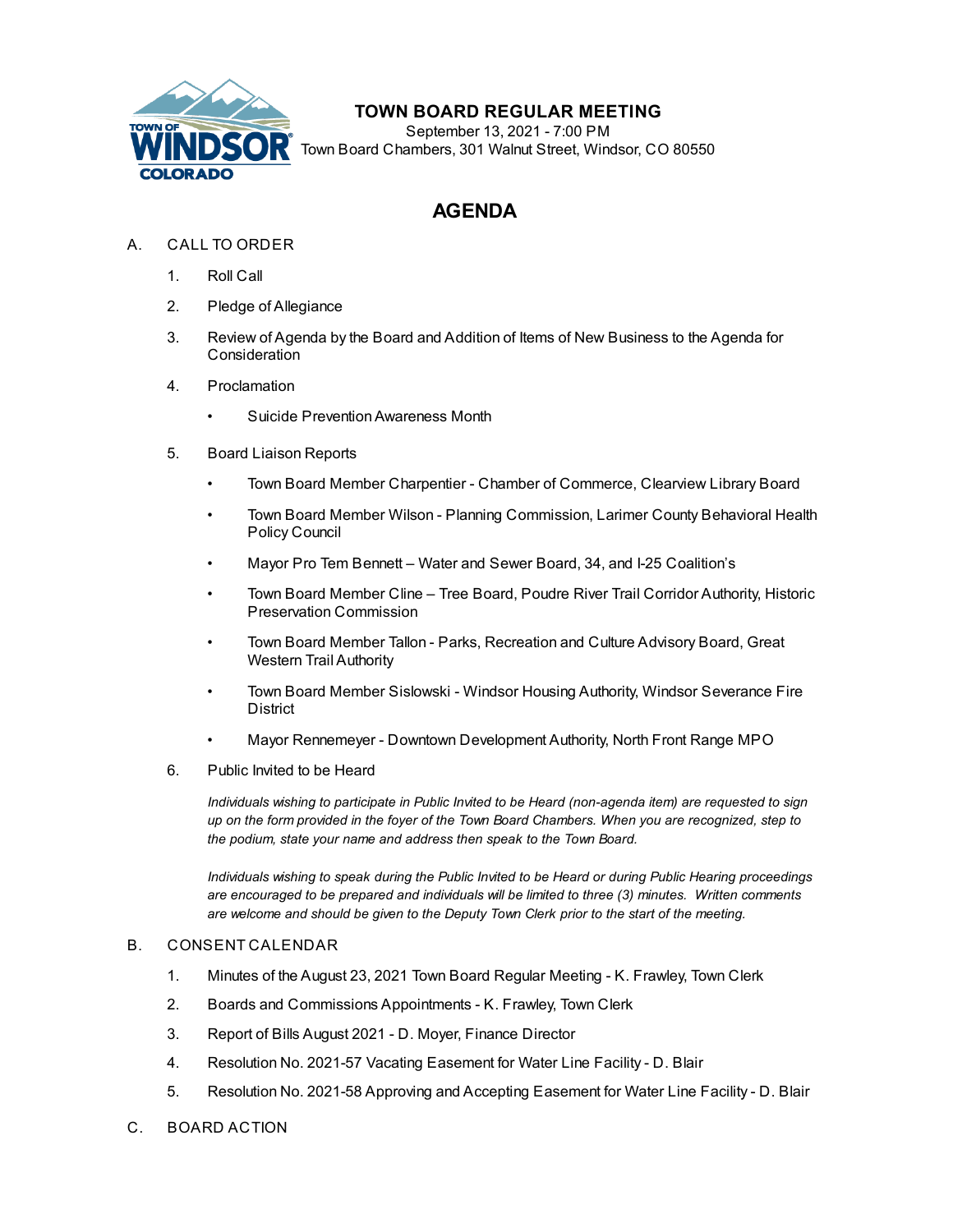- 1. Public Hearing Final Major Subdivision Raindance Subdivision 19th Filing David Nelson/Martin Lind, [owner/applicants,](file:///C:/Windows/TEMP/CoverSheet.aspx?ItemID=1640&MeetingID=258) and Morgan Kidder, applicant's representative
	- Quasi-judicial
	- Staff presentation: David Eisenbraun, Senior Planner
- 2. Resolution No. 2021-59 A Resolution approving Final Major Subdivision Raindance Subdivision 19th Filing - David Nelson/Martin Lind, [owner/applicants,](file:///C:/Windows/TEMP/CoverSheet.aspx?ItemID=1641&MeetingID=258) and Morgan Kidder, applicant's representative
	- Quasi-iudicial
	- Staff presentation: David Eisenbraun, Senior Planner
- 3. Ordinance No. [2021-1627](file:///C:/Windows/TEMP/CoverSheet.aspx?ItemID=1651&MeetingID=258) An Ordinance Creating Article XI, Chapter 7 of the Windsor Municipal Code Concerning the Regulation of Domestic Cats in the Town of Windsor
	- Legislative Action
	- 2nd Reading
	- Staff Presentation Rick Klimek, Police Chief
- 4. Ordinance No. 2021-1628 Designating 423 Main Street as a Local Historic Landmark Paul Sacco, [owner/applicant](file:///C:/Windows/TEMP/CoverSheet.aspx?ItemID=1642&MeetingID=258)
	- Quasi-iudicial
	- 2nd Reading
	- Staff Presentation: Paul Hornbeck, Senior Planner
- 5. Resolution No. 2021-60 A Resolution Approving the November 1, 2021, Fourth Amended Intergovernmental Agreement for the Establishment of Larimer Emergency Telephone Authority
	- Legislative action
	- Staff presentation: Ian D. McCargar, TownAttorney; Rick Klimek, Chief of Police
	- Invited guest: Kimberly Culp, LETA Chief Executive Officer
- 6. Resolution No. 2021-61 A Resolution Authorizing the Assignment of the Town's Private Activity Bond Allocation for 2021 to the Housing Authority of the Town of Windsor, Colorado; Providing Other Details in Connection Therewith; and Providing an Effective Date
	- Legislative Action
	- Staff Presentation D. Moyer, Director of Finance
- 7. Ordinance No. 2021-1629 An Ordinance Providing for Authorization and Administration of Infrastructure Cost Reimbursements, and Making [CertainAmendments](file:///C:/Windows/TEMP/CoverSheet.aspx?ItemID=1599&MeetingID=258) to the Windsor Municipal Code Regarding Reimbursements to Developers for Infrastructure Costs
	- First reading
	- Legislative action
	- Staff presentation: Ian D. McCargar, Town Attorney
- 8. Ordinance No. 2021-1630 An Ordinance Approving The Amended And Restated Consolidated Service Plan For Greenwald Farms Metropolitan District Nos. 1 & 2, Amended And Restated Service Plan For Tacincala Metropolitan District Nos. 1-5, And Service Plan For Prairie Song Metropolitan District Nos. 8 & 9, Unified Into The Consolidated Service Plan For Prairie Song Metropolitan District Nos. 1-9, And Authorizing The Execution Of An [Intergovernmental](file:///C:/Windows/TEMP/CoverSheet.aspx?ItemID=1644&MeetingID=258) Agreement Between The TownAnd The Districts
	- First reading
	- Legislative action
	- Staff presentation: Carolyn Steffl, Metropolitan District Special Counsel
- 9. Ordinance No. 2021-1631 Amending Certain Portions of Article II, Chapter 18 of the Windsor Municipal Code Concerning [Amendments](file:///C:/Windows/TEMP/CoverSheet.aspx?ItemID=1646&MeetingID=258) to the International Residential Code
	- Legislative action
	- First Reading
	- Staff presentation: Scott Ballstadt, Director of Planning
- D. COMMUNICATIONS